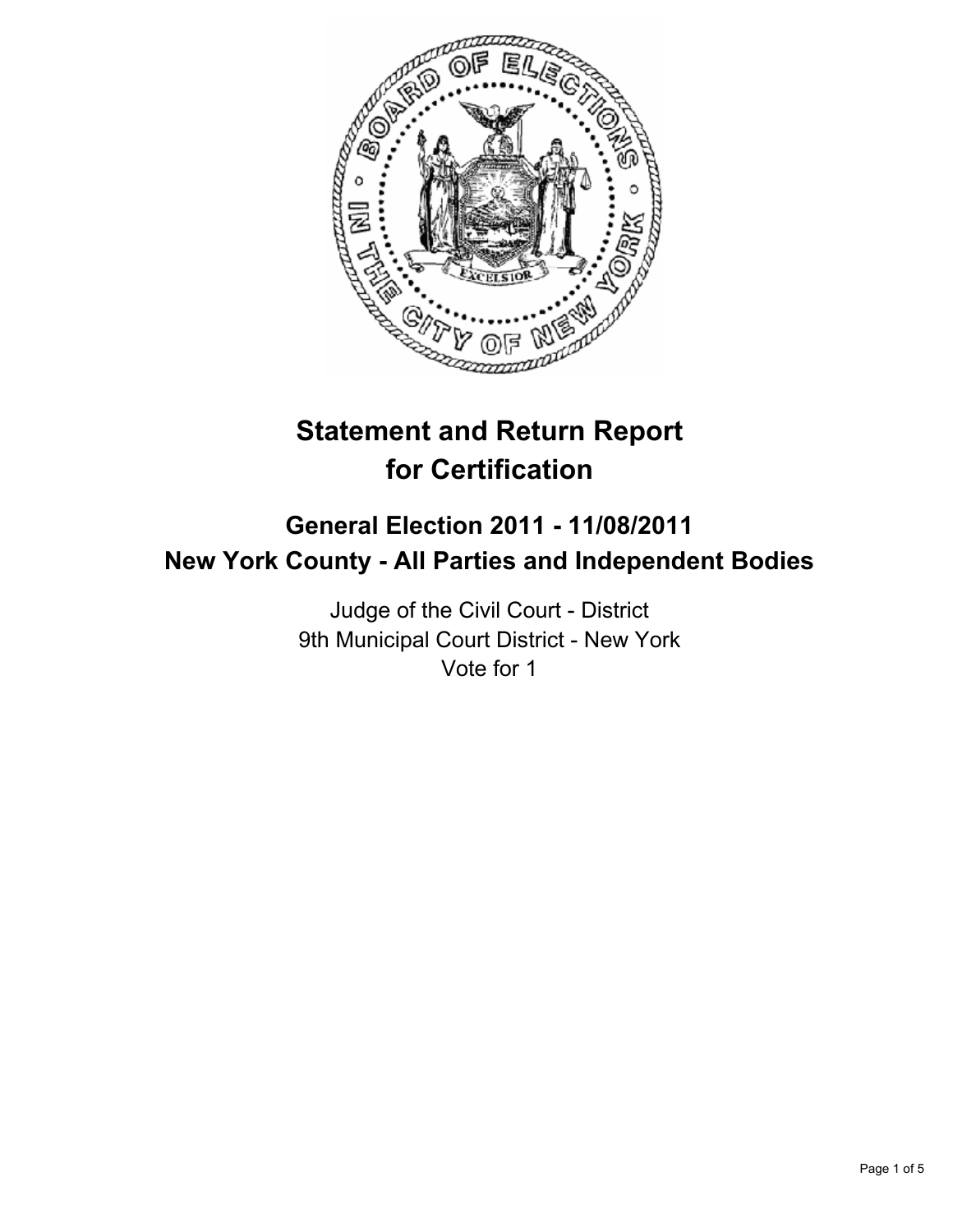

## **Assembly District 66**

| PUBLIC COUNTER                                           | 151 |
|----------------------------------------------------------|-----|
| <b>EMERGENCY</b>                                         | 0   |
| ABSENTEE/MILITARY                                        | 17  |
| <b>FEDERAL</b>                                           | 0   |
| <b>SPECIAL PRESIDENTIAL</b>                              | 0   |
| <b>AFFIDAVIT</b>                                         | 0   |
| <b>Total Ballots</b>                                     | 168 |
| Less - Inapplicable Federal/Special Presidential Ballots | 0   |
| <b>Total Applicable Ballots</b>                          | 168 |
| BARBARA JAFFE (DEMOCRATIC)                               | 132 |
| BARBARA JAFFE (REPUBLICAN)                               | 26  |
| MIRIAM CABASSO (WRITE-IN)                                | 1   |
| NONE OF THE ABOVE (WRITE-IN)                             | 1   |
| <b>Total Votes</b>                                       | 160 |
| Unrecorded                                               | 8   |

#### **Assembly District 68**

| <b>PUBLIC COUNTER</b>                                    | 52             |
|----------------------------------------------------------|----------------|
| <b>EMERGENCY</b>                                         | 0              |
| ABSENTEE/MILITARY                                        | 7              |
| <b>FEDERAL</b>                                           | 0              |
| SPECIAL PRESIDENTIAL                                     | 0              |
| <b>AFFIDAVIT</b>                                         | 0              |
| <b>Total Ballots</b>                                     | 59             |
| Less - Inapplicable Federal/Special Presidential Ballots | $\Omega$       |
| <b>Total Applicable Ballots</b>                          | 59             |
| BARBARA JAFFE (DEMOCRATIC)                               | 42             |
| BARBARA JAFFE (REPUBLICAN)                               | 13             |
| DEBORAH L. EVANGELAKES (WRITE-IN)                        | 1              |
| NONE OF THE ABOVE (WRITE-IN)                             | 1              |
| <b>Total Votes</b>                                       | 57             |
| Unrecorded                                               | $\overline{2}$ |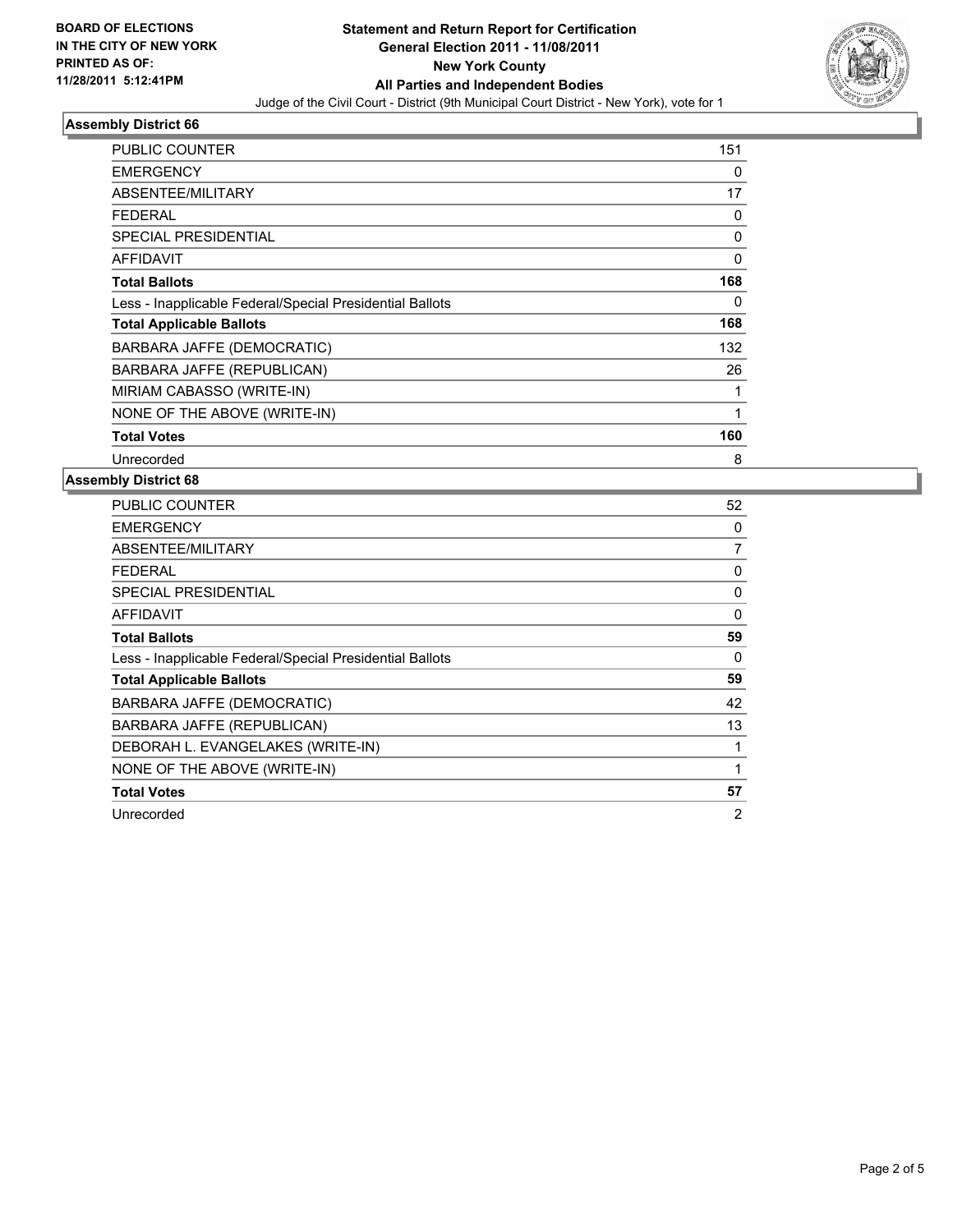

#### **Assembly District 73**

| <b>PUBLIC COUNTER</b>                                    | 623            |
|----------------------------------------------------------|----------------|
| <b>EMERGENCY</b>                                         | 0              |
| <b>ABSENTEE/MILITARY</b>                                 | 123            |
| <b>FEDERAL</b>                                           | 0              |
| <b>SPECIAL PRESIDENTIAL</b>                              | $\mathbf{0}$   |
| <b>AFFIDAVIT</b>                                         | $\overline{2}$ |
| <b>Total Ballots</b>                                     | 748            |
| Less - Inapplicable Federal/Special Presidential Ballots | 0              |
| <b>Total Applicable Ballots</b>                          | 748            |
| BARBARA JAFFE (DEMOCRATIC)                               | 465            |
| BARBARA JAFFE (REPUBLICAN)                               | 217            |
| ANGELA MERKEL (WRITE-IN)                                 | 1              |
| BARBARA JAFFE (WRITE-IN)                                 | 1              |
| JELLE BAMBERG (WRITE-IN)                                 | 1              |
| MATTHEW BROER (WRITE-IN)                                 | 1              |
| ME (WRITE-IN)                                            | 1              |
| PLAXICO BURRESS (WRITE-IN)                               | 1              |
| <b>Total Votes</b>                                       | 688            |
| Unrecorded                                               | 60             |

#### **Assembly District 74**

| <b>PUBLIC COUNTER</b>                                    | 31 |
|----------------------------------------------------------|----|
| <b>EMERGENCY</b>                                         | 6  |
| ABSENTEE/MILITARY                                        | 6  |
| <b>FEDERAL</b>                                           | 0  |
| SPECIAL PRESIDENTIAL                                     | 0  |
| AFFIDAVIT                                                | 0  |
| <b>Total Ballots</b>                                     | 43 |
| Less - Inapplicable Federal/Special Presidential Ballots | 0  |
| <b>Total Applicable Ballots</b>                          | 43 |
| BARBARA JAFFE (DEMOCRATIC)                               | 24 |
| BARBARA JAFFE (REPUBLICAN)                               | 11 |
| <b>Total Votes</b>                                       | 35 |
| Unrecorded                                               | 8  |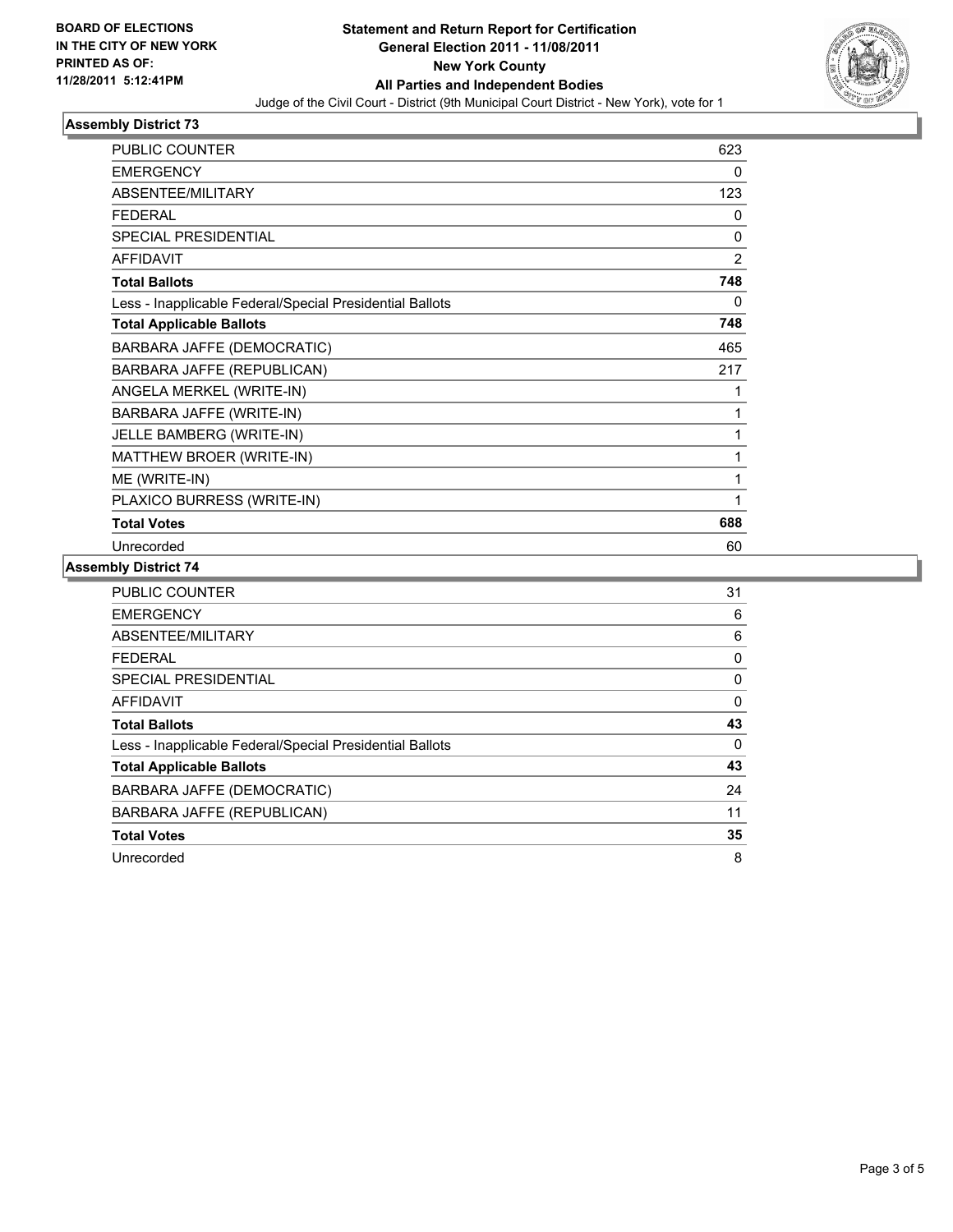

## **Assembly District 75**

| <b>PUBLIC COUNTER</b>                                    | 544 |
|----------------------------------------------------------|-----|
|                                                          |     |
| <b>EMERGENCY</b>                                         | 0   |
| ABSENTEE/MILITARY                                        | 63  |
| <b>FEDERAL</b>                                           | 0   |
| SPECIAL PRESIDENTIAL                                     | 0   |
| <b>AFFIDAVIT</b>                                         | 5   |
| <b>Total Ballots</b>                                     | 612 |
| Less - Inapplicable Federal/Special Presidential Ballots | 0   |
| <b>Total Applicable Ballots</b>                          | 612 |
| BARBARA JAFFE (DEMOCRATIC)                               | 430 |
| BARBARA JAFFE (REPUBLICAN)                               | 108 |
| DAN E SIMON (WRITE-IN)                                   |     |
| <b>GALA BREWER (WRITE-IN)</b>                            | 1   |
| NO NAME (WRITE-IN)                                       | 2   |
| <b>Total Votes</b>                                       | 542 |
| Unrecorded                                               | 70  |